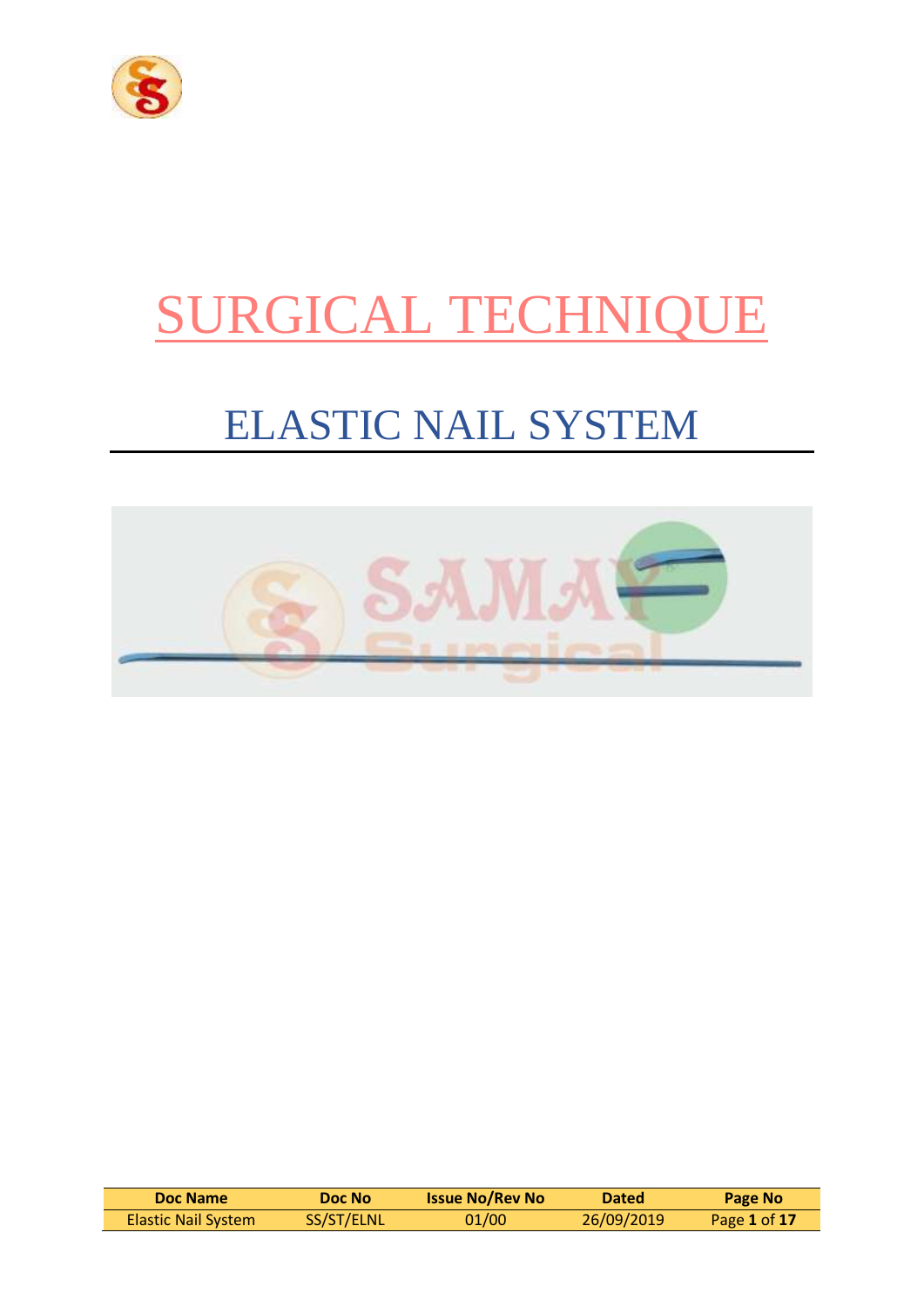

|                          | <b>PLATES</b>                                                                     |  |
|--------------------------|-----------------------------------------------------------------------------------|--|
| Elastic Nail 40 cm       |                                                                                   |  |
|                          | Catalogue Number:                                                                 |  |
|                          | Stainless Steel: SS 223                                                           |  |
| Titanium: TT 223         |                                                                                   |  |
|                          | Available in Stainless Steel 316L and Titanium Grade 5                            |  |
| 4 TO 14 holes            |                                                                                   |  |
| Length: 40 cm            |                                                                                   |  |
|                          | Diameter : $\phi$ 2.0 mm, $\phi$ 2.5 mm, $\phi$ 3.0 mm, $\phi$ 3.5 mm, $\phi$ 4.0 |  |
| mm, $\varnothing$ 4.5 mm |                                                                                   |  |
| Elastic Nail 44 cm       |                                                                                   |  |
| $\bullet$                | Catalogue Number:                                                                 |  |
|                          | Stainless Steel: SS 223                                                           |  |
| Titanium: TT 223         |                                                                                   |  |
|                          | Available in Stainless Steel 316L and Titanium Grade 5                            |  |
| 4 TO 14 holes            |                                                                                   |  |
| Length: 40 cm            |                                                                                   |  |
|                          | Diameter: $\phi$ 2.0 mm, $\phi$ 2.5 mm, $\phi$ 3.0 mm, $\phi$ 3.5 mm, $\phi$ 4.0  |  |
| mm, $\varnothing$ 4.5 mm |                                                                                   |  |
|                          | <b>INSTRUMENT SET</b>                                                             |  |
| <b>SIS 115</b>           | <b>Elastic Nail Instruments Set</b>                                               |  |
| SIS 115-001              | Impactor for Elastic Nail, Straight                                               |  |
| SIS 115-002              | Impactor for Elastic Nail, Bevelled                                               |  |
| SIS 115-003              | <b>Insertor for Elastic Nail</b>                                                  |  |
| SIS 115-004              | <b>Extraction Plier for Elastic Nail</b>                                          |  |
| SIS 115-005              | Hammer Guide for Elastic Nail                                                     |  |
| SIS 115-006              | Pin Wrench Dia. 4.5mm, Length 120mm                                               |  |
| SIS 115-007              | F-Tool for Reduction - Small                                                      |  |
| SIS 115-008              | Double Drill Guide 4.5/3.2mm                                                      |  |
| SIS 115-009              | Hammer 500gms                                                                     |  |
| SIS 115-010              | Slide Hammer 400gms                                                               |  |
| SIS 115-011              | Awl Curved Length 180mm, for Clavicular                                           |  |
|                          | Fractures                                                                         |  |
| SIS 115-012              | <b>Bolt Cutter</b>                                                                |  |
| SIS 115-013              | Stainless Steel Box for Elastic Nail Instrument Set                               |  |
|                          |                                                                                   |  |
|                          |                                                                                   |  |
|                          |                                                                                   |  |
|                          |                                                                                   |  |
|                          |                                                                                   |  |
|                          |                                                                                   |  |
|                          |                                                                                   |  |
|                          |                                                                                   |  |

| Doc Name                   | Doc No     | <b>Issue No/Rev No</b> | <b>Dated</b> | Page No      |
|----------------------------|------------|------------------------|--------------|--------------|
| <b>Elastic Nail System</b> | SS/ST/ELNL | 01/00                  | 26/09/2019   | Page 2 of 17 |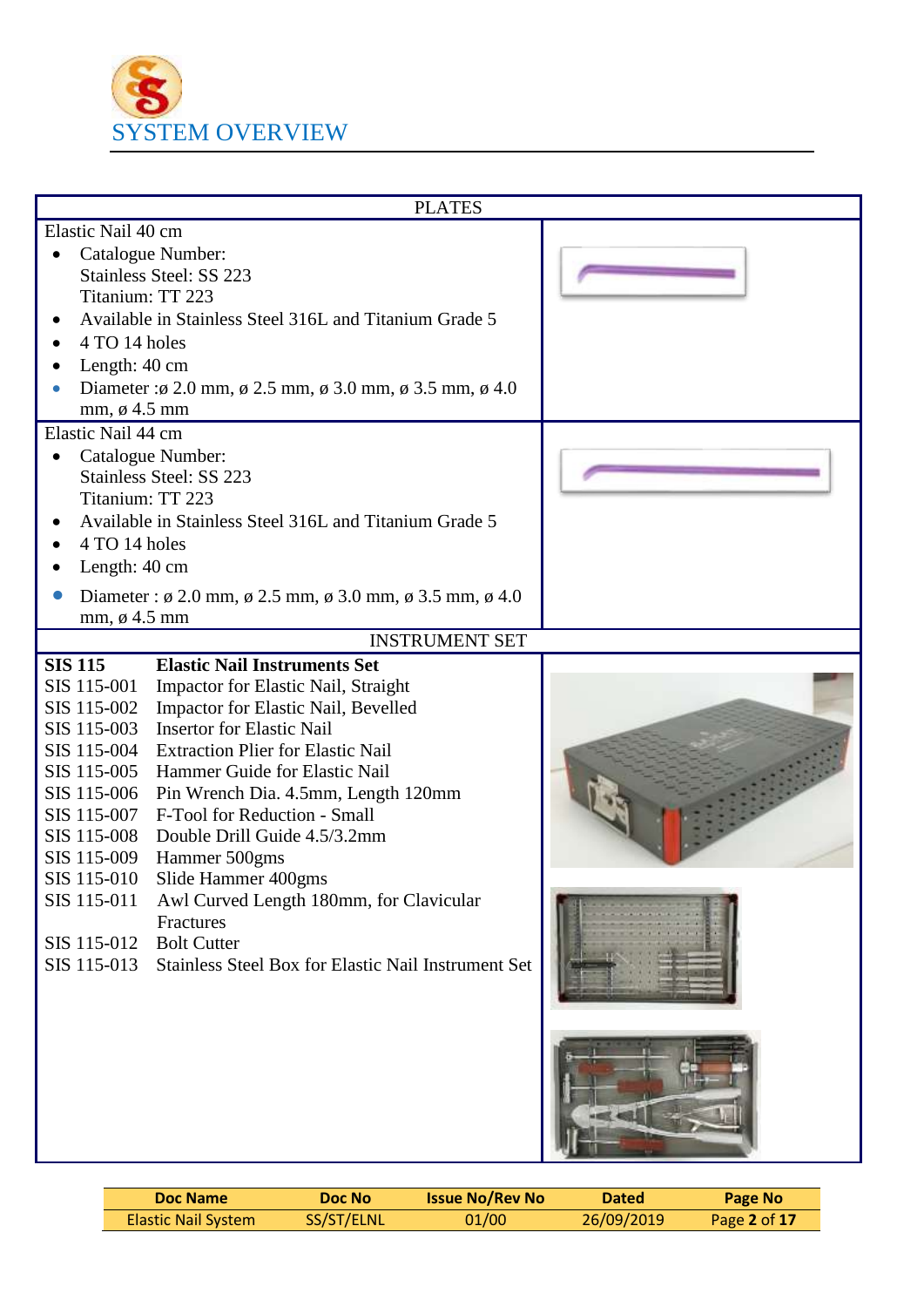

Elastic Intramedullary Nail System is indicated for fixation of diaphyseal fractures where the canal is narrow or flexibility of the implant is important. This includes upper extremity fractures in all patients and lower extremity fractures in paediatric or small-stature patients. This system is also intended to treat metaphyseal and epiphyseal fractures, such as radial neck fractures and is intended for fixation of small long bones, such as carpal and tarsal bones.

Select two nails of the same diameter so the opposing bending forces are equal, avoiding malalignment

#### INDICATIONS IN ADULTS:

In adult patients, TEN is used for the osteosynthesis of clavicle, forearm and humerus fractures.

As follows:

- Diaphyseal fractures of long bone fractures in upper extremity
- Clavicle shaft fractures

#### CONTRAINDICATIONS:

1. Infection.

2. Patient conditions including blood supply limitations, and insufficient quantity or quality of bone.

3. Patients with mental or neurologic conditions who are unwilling or incapable of following postoperative care instructions.

4. Foreign body sensitivity. Where material sensitivity is suspected, testing is to be completed prior to implantation of the device.

#### PRECAUTIONS:

An implant shall never be reused. Previous stresses may have created imperfections which can lead to device failure. Instruments shall be inspected for wear or damage prior to usage. Protect implant appliances against scratching and nicking. Such stress concentrations can lead to failure.

| Doc Name                   | Doc Nol    | <b>Issue No/Rev No</b> | <b>Dated</b> | Page No      |
|----------------------------|------------|------------------------|--------------|--------------|
| <b>Elastic Nail System</b> | SS/ST/ELNL | 01/00                  | 26/09/2019   | Page 3 of 17 |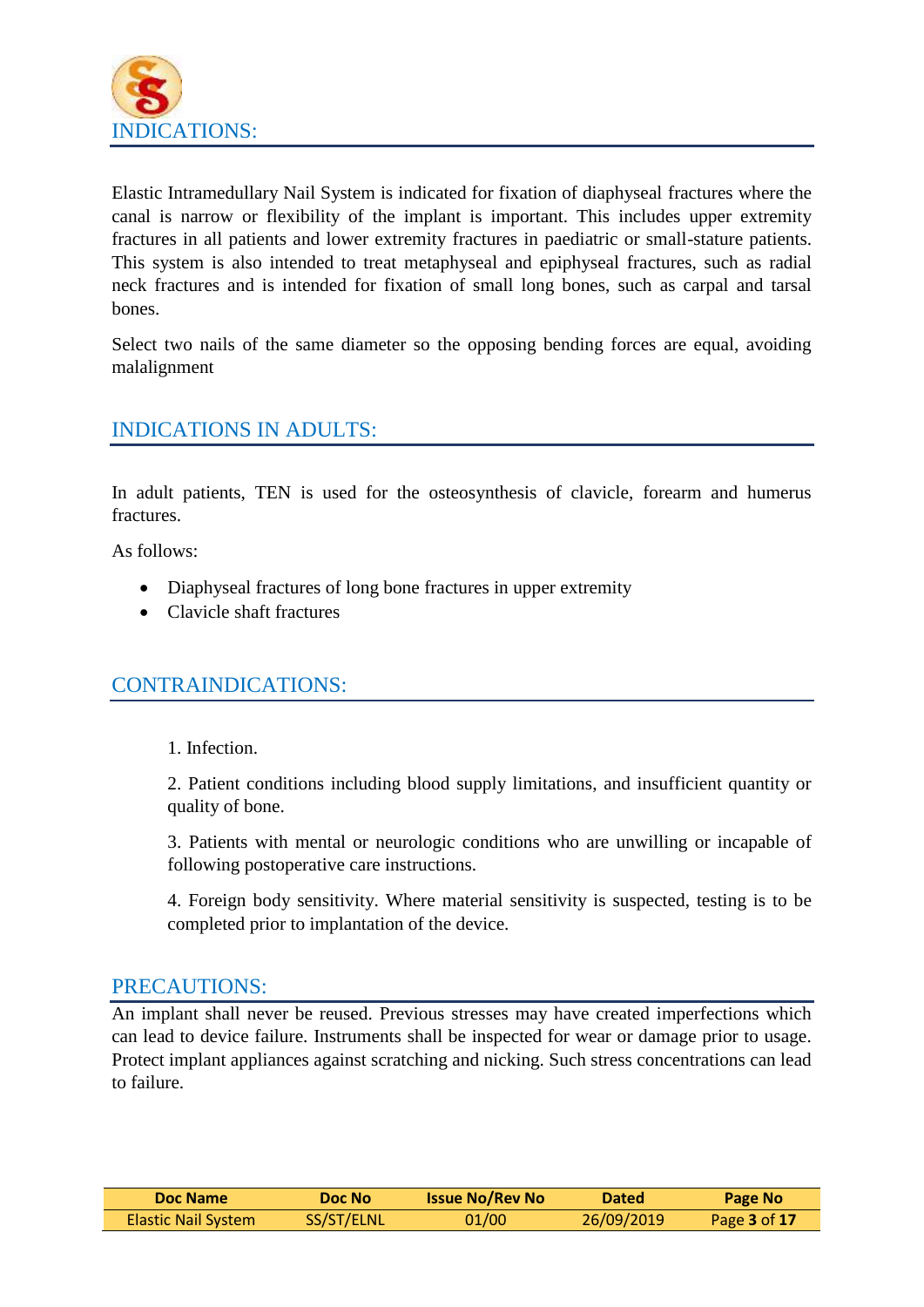

**Single Brand Usage:** Implant components from one manufacture should not be used with those of another. Implants from each manufacture may have metal, dimensions and design differences so that the use in conjunction with different brands of devices may lead to inadequate fixation or adverse performances of the devices.

#### ADVERSE EVENTS:

- Clinical failure (i.e. pain or injury) due to bending, loosening, breakage of implant, loose fixation, dislocation and/or migration
- Pain, discomfort, and/or abnormal sensations due to the presence of the implant.
- Primary and/or secondary infections.
- Allergic reactions to implant material.
- Necrosis of bone or decrease of bone density.
- Injury to vessels, nerves and organs.
- Elevated fibrotic tissue reaction around the surgical area.

| Doc Name                   | Doc No     | <b>Issue No/Rev No</b> | <b>Dated</b> | Page No      |
|----------------------------|------------|------------------------|--------------|--------------|
| <b>Elastic Nail System</b> | SS/ST/ELNL | 01/00                  | 26/09/2019   | Page 4 of 17 |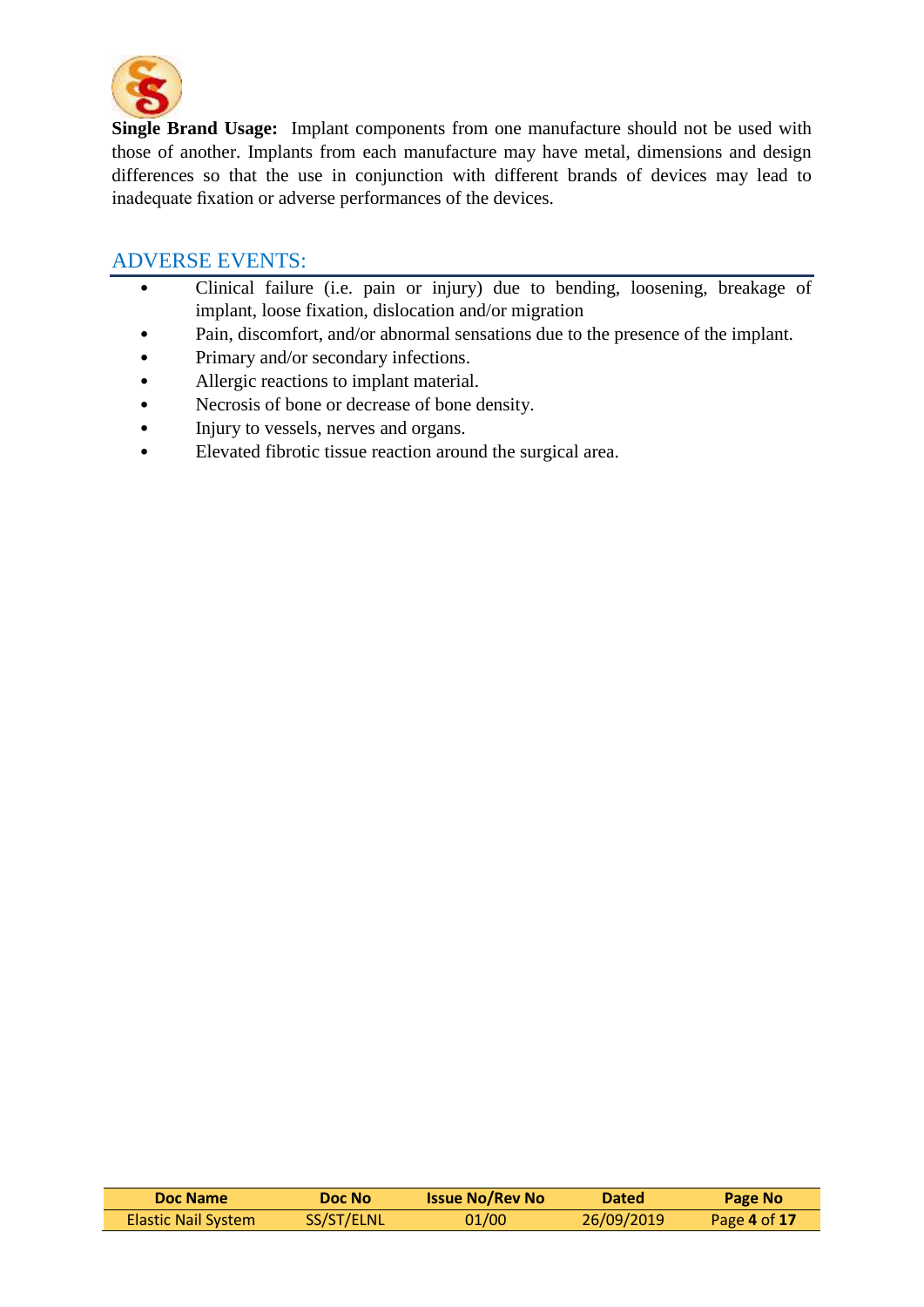

#### **NAIL SELECTION**

**Elastic Nails are available in six diameters:** ø 2.0 mm, ø 2.5 mm, ø 3.0 mm, ø 3.5 mm, ø 4.0 mm, ø 4.5 mm. The nails are color coded for easy identification.

Measure the narrowest diameter (point b) of the medullary canal with a ruler. The proper nail diameter (point a) is no more than forty percent of the width of the canal.

The following guidelines for femoral nailing are sizes typically used for children of average stature and are dependent on patient anatomy:

| Age (Years) | Nail Size (mm)    |
|-------------|-------------------|
| 6-8         | 3.0 <sub>mm</sub> |
| $9 - 11$    | $3.5$ mm          |
| $12 - 14$   | 4.0 <sub>mm</sub> |



**Note:** Select two nails of the same diameter so the opposing bending forces are equal, avoiding malalignment.

**FEMORAL NAIL INSERTION:** Femoral fractures in children are typically stabilized with two nails inserted in a retrograde manner from medial and lateral entry points above the distal physis. Antegrade nailing, with a lateral entry point, is normally reserved for very distal femoral fractures. This technique guide describes the more common retrograde technique in detail. For femoral fractures in average-statured children, use of 3.0 mm, 3.5 mm or 4.0 mm diameter nails is recommended according to the patient anatomy.

#### **1. Position the patient:**

Position the patient supine in a free position or on a fracture table with a traction boot. If fracture reduction can be accomplished with manual reduction (usually only in small patients), a standard table may be used. Position the image intensifier on the lateral side of the affected femur for AP and lateral views of the leg from knee to hip. The setup must allow the surgeon access to both the lateral and medial aspects of the distal femur. Reduce the fracture and confirm alignment with fluoroscopy in both the AP and lateral views. Prep and drape the leg from hip to knee for reduction and intraoperative imaging



| Doc Name                   | Doc No     | <b>Issue No/Rev No</b> | <b>Dated</b> | Page No      |
|----------------------------|------------|------------------------|--------------|--------------|
| <b>Elastic Nail System</b> | SS/ST/ELNL | 01/00                  | 26/09/2019   | Page 5 of 17 |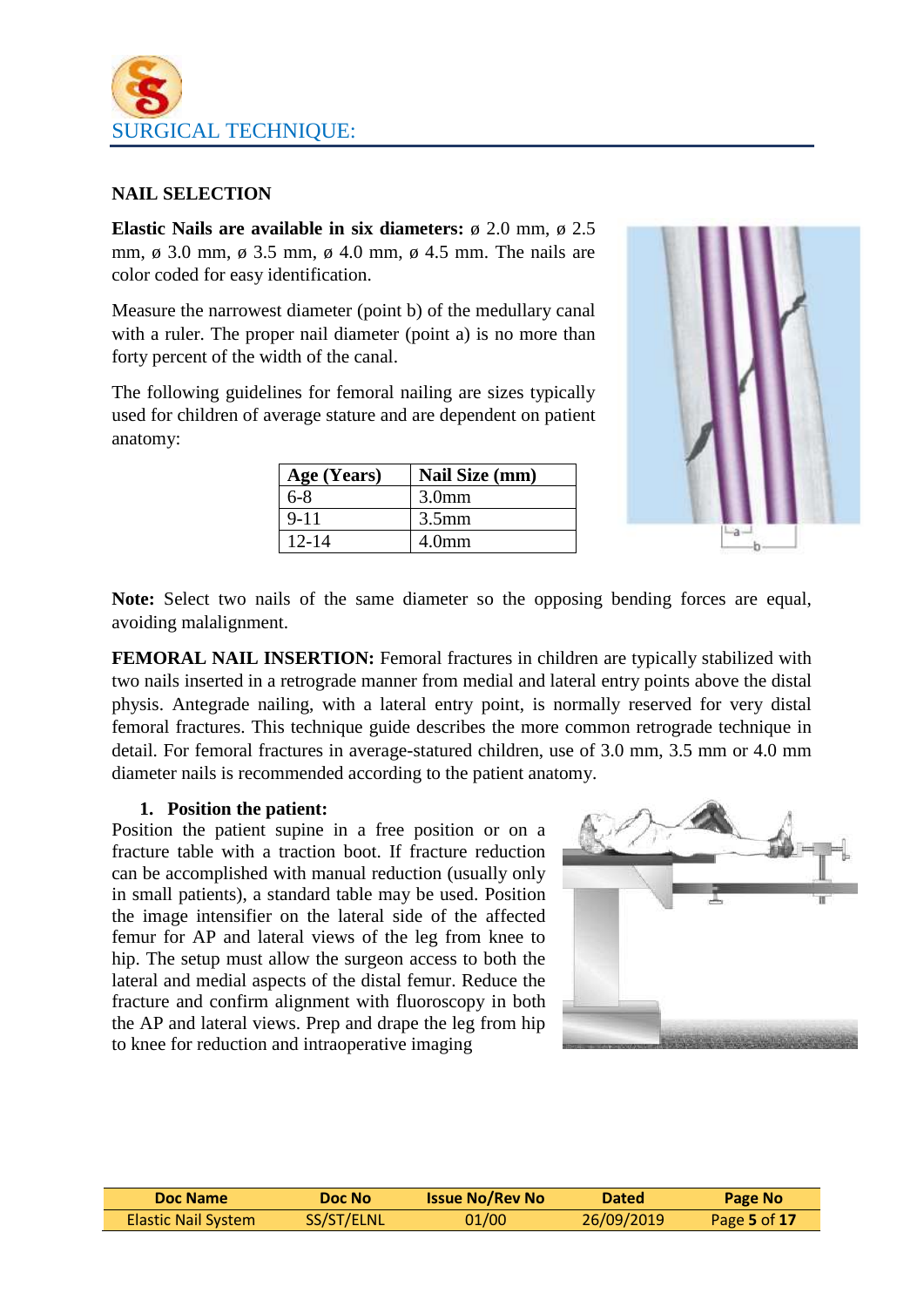

#### **2. Contour the nail:**

Contour both nails into a bow shape with the nail tip pointing to the concave side of the bowed nail. The etched line on the nail will provide a reference for the nail tip during insertion and should follow the same plane as the bow. Contouring may be done by hand or with the table-top plate-bending press. The apex of the bow should be at the level of the fracture.

This shape allows the nail to generate optimal resistance to mal-aligning forces. The bow in each nail should be similar for a balanced effect.



**Note:** SS316L Elastic Nail is approximately twice as rigid as a comparable Titanium Grade 5 Elastic Nail, and therefore care should be taken when contouring and inserting the SS 316L elastic nail.



#### **3. Create nail entry point:**

Make an incision on the lateral or medial aspect of the distal femur, starting 3 cm above the physis and extending distally for 2.5 cm. The entry point for the nail should be 2.5 cm to 3.0 cm proximal to the physis.

#### **Precaution:**

When opening the medial side, be careful not to let the drill bit posteriorly in the region of the femoral artery.

Select the next largest drill bit relative to the diameter of the nail. Use the 4.5 mm/ 3.2 mm double drill sleeve to protect the soft tissues. Start the drill bit perpendicular to the bone surface, 2.5 cm– 3.0 cm proximal to the physis. Check the drill bit position with fluoroscopy.

Penetrate the near cortex with the drill bit. With the drill bit rotating, but not advancing, slowly lower the drill to a 45° angle relative to the shaft axis. Now advance the drill bit at this angle until it reaches the medullary canal.

#### **Precaution:**

The drill must be running when angling the drill bit or drill bit leakage may result.



#### **Note:**

| Doc Name                   | Doc No     | <b>Issue No/Rev No</b> | <b>Dated</b> | Page No      |
|----------------------------|------------|------------------------|--------------|--------------|
| <b>Elastic Nail System</b> | SS/ST/ELNL | 01/00                  | 26/09/2019   | Page 6 of 17 |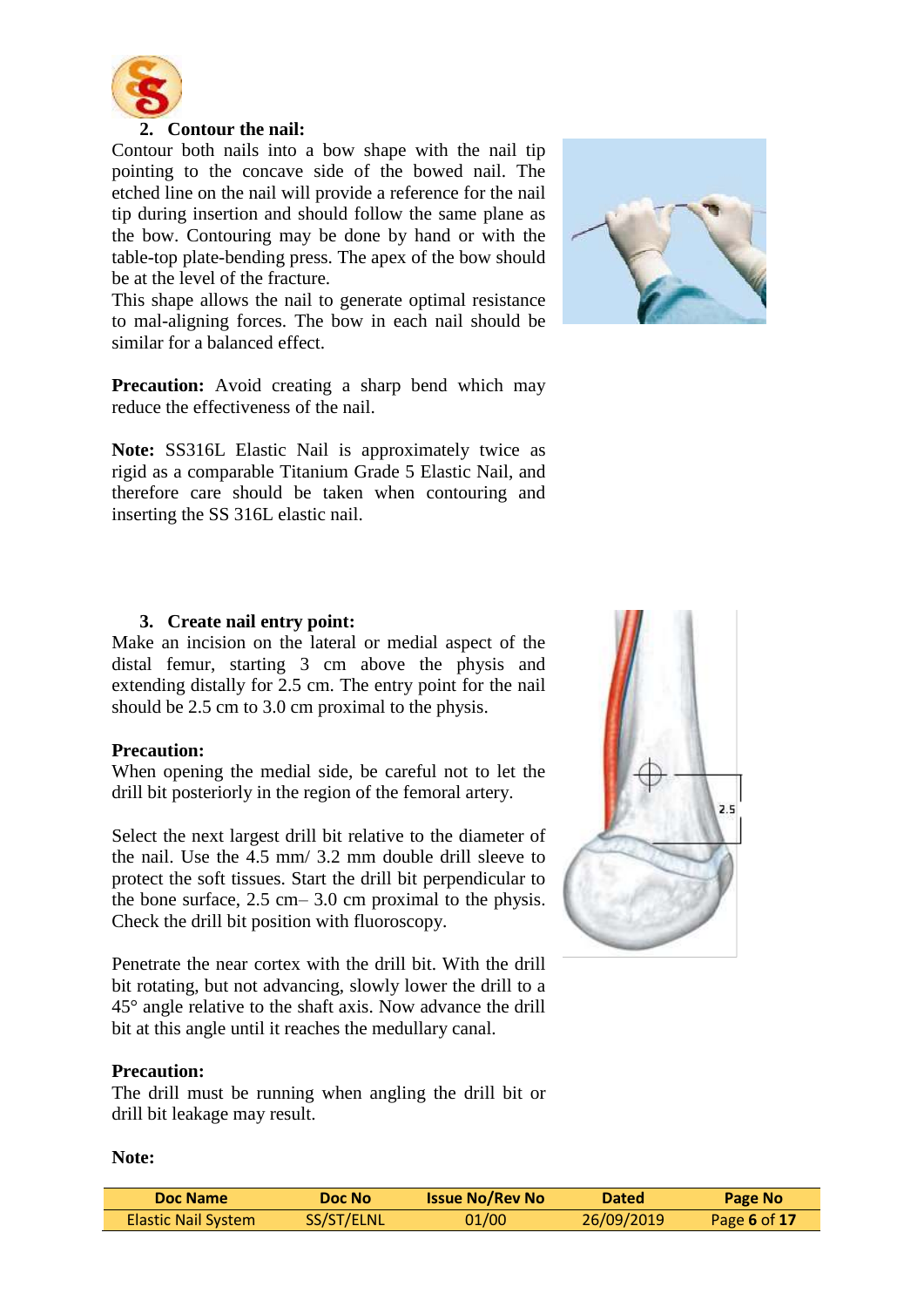

Finding the drilled entry hole can be difficult in paediatric patients since the periosteum may close over it. Have the contoured nail ready to introduce before removing the drill bit.

#### **4. Insert nail:**

Locate and maintain the entry hole with a fingertip while withdrawing the drill bit and introducing the nail. Using fluoroscopy, align the nail tip so the convex side will glance off the far cortex. Advance the nail through the drilled entry hole by hand as far as possible.

Attach the hammer guide to the inserter. Attach the inserter onto the nail with a length of about 150 mm of nail between the Inserter and entry point. The longer this distance, the more difficult hammering will be since the nail will dampen the impact force. Tighten the inserter using the spanner wrench.

Attach the locking slide hammer to the shaft of the hammer guide. Use controlled blows to drive the nail up the medullary canal.

#### **Precautions:**

- Avoid hitting the T-piece of the inserter directly as this may result in damage to the inserter.
- Never rotate the nail more than 180˚.

Monitor nail advancement with fluoroscopy.

Ensure that the convex side of the nail tip is glancing off the far cortex and is advancing with each blow. The nail will bend as it progresses up the canal. This part of the procedure requires the greatest insertion force.

#### **Note:**

It is very difficult to advance the nail with repeated hammer blows, consider the following options:

- 1. Ensure that the nail is properly oriented.
- 2. Increase the contour near the tip of the nail.
- 3. Change to the next smaller diameter nail.

Drive the first nail to the level of the fracture. In a similar manner to that previously described, open the femur on the opposite side and insert the second nail up to the level of the fracture.



| Doc Name                   | <b>Doc No</b> | <b>Issue No/Rev No</b> | <b>Dated</b> | <b>Page No</b> |
|----------------------------|---------------|------------------------|--------------|----------------|
| <b>Elastic Nail System</b> | SS/ST/ELNL    | 01/00                  | 26/09/2019   | Page 7 of 17   |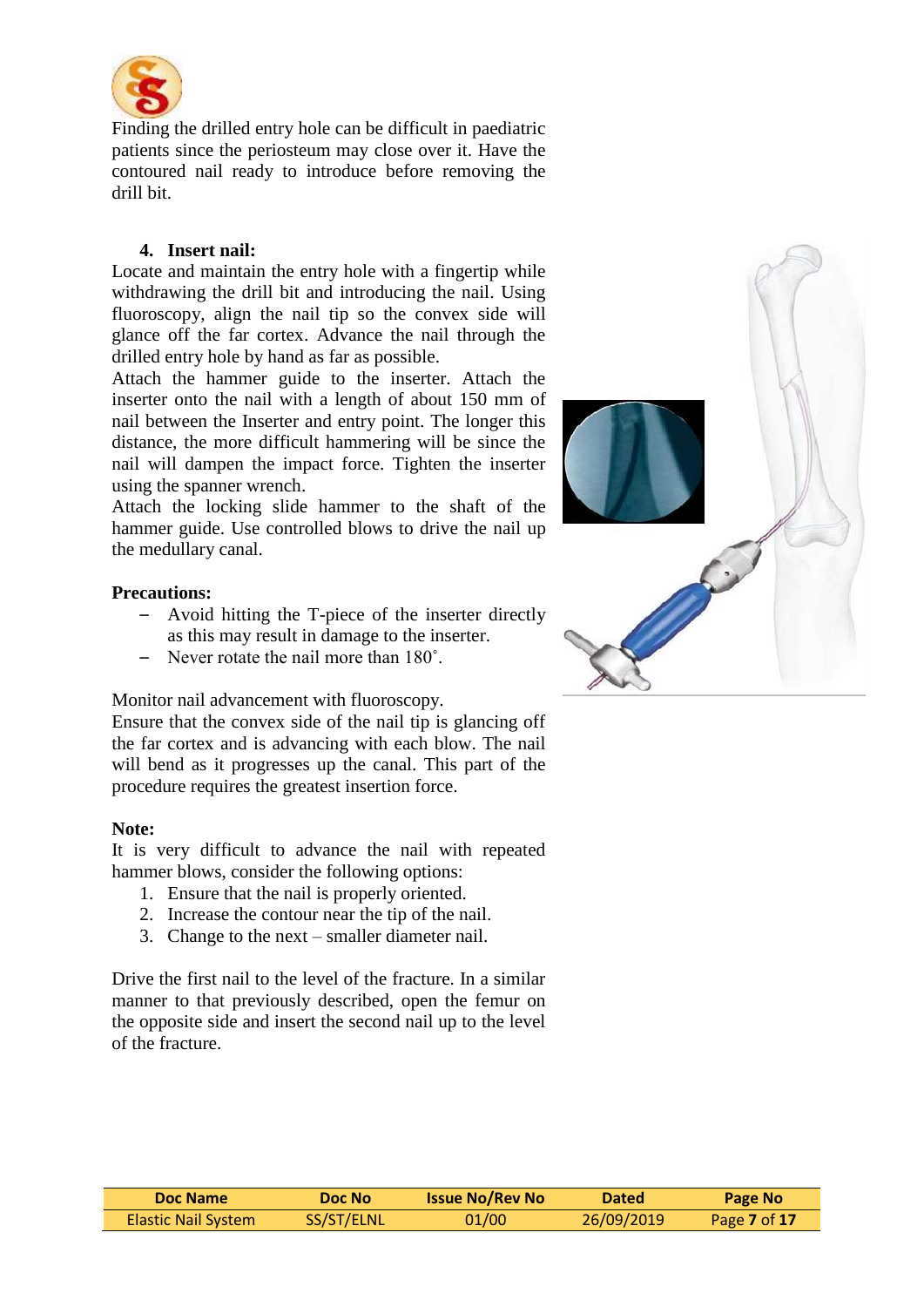

#### **5. Reduce fracture:**

Use the small F-tool to provide reduction forces on either side of the fracture gap.

To assemble the small F-tool:

1. Thread one threaded rod at the end of the bar.

2. Thread the second rod into the bar so the rods just fit across the leg.

3. Thread the third rod into the opposite end of the bar. The small F-tool is placed on the leg at the level of the

fracture so that both rods provide force on the opposing fragments to aid reduction



#### **6. Cross fracture:**

Visualize the fracture with fluoroscopy. Determine which nail will be easier to pass across the fracture. Advance that nail which will most effectively pull the proximal fragment into alignment. Using the inserter, hammer guide and locking slide hammer, drive the nail across the fracture, monitoring nail position with fluoroscopy.

The nail can be rotated to manipulate the curved tip across the fracture. Rotation is easiest while the nail is being advanced or retracted.

Care should be taken not to twist the nails more than 90°. Otherwise, a "corkscrew phenomenon" may be created and stability will be lost. Rotating the nail while it is stationary may loosen the inserter.

**Note:** The locking slide hammer is essential at this stage since it is often necessary to advance and retract the nail repeatedly when attempting to cross the fracture. The locking slide hammer allows the inserter and nail to be retracted easily and then advanced again.

Advance the nail into the proximal fragment only enough to ensure reduction will be maintained. Further advancement may cause displacement of the proximal fragment making it more difficult to pass the second nail. Confirm nail position in both the AP and lateral views.

Using the inserter, hammer guide, and locking slide



| Doc Name                   | Doc Nol    | <b>Issue No/Rev No</b> | <b>Dated</b> | Page No      |
|----------------------------|------------|------------------------|--------------|--------------|
| <b>Elastic Nail System</b> | SS/ST/ELNL | 01/00                  | 26/09/2019   | Page 8 of 17 |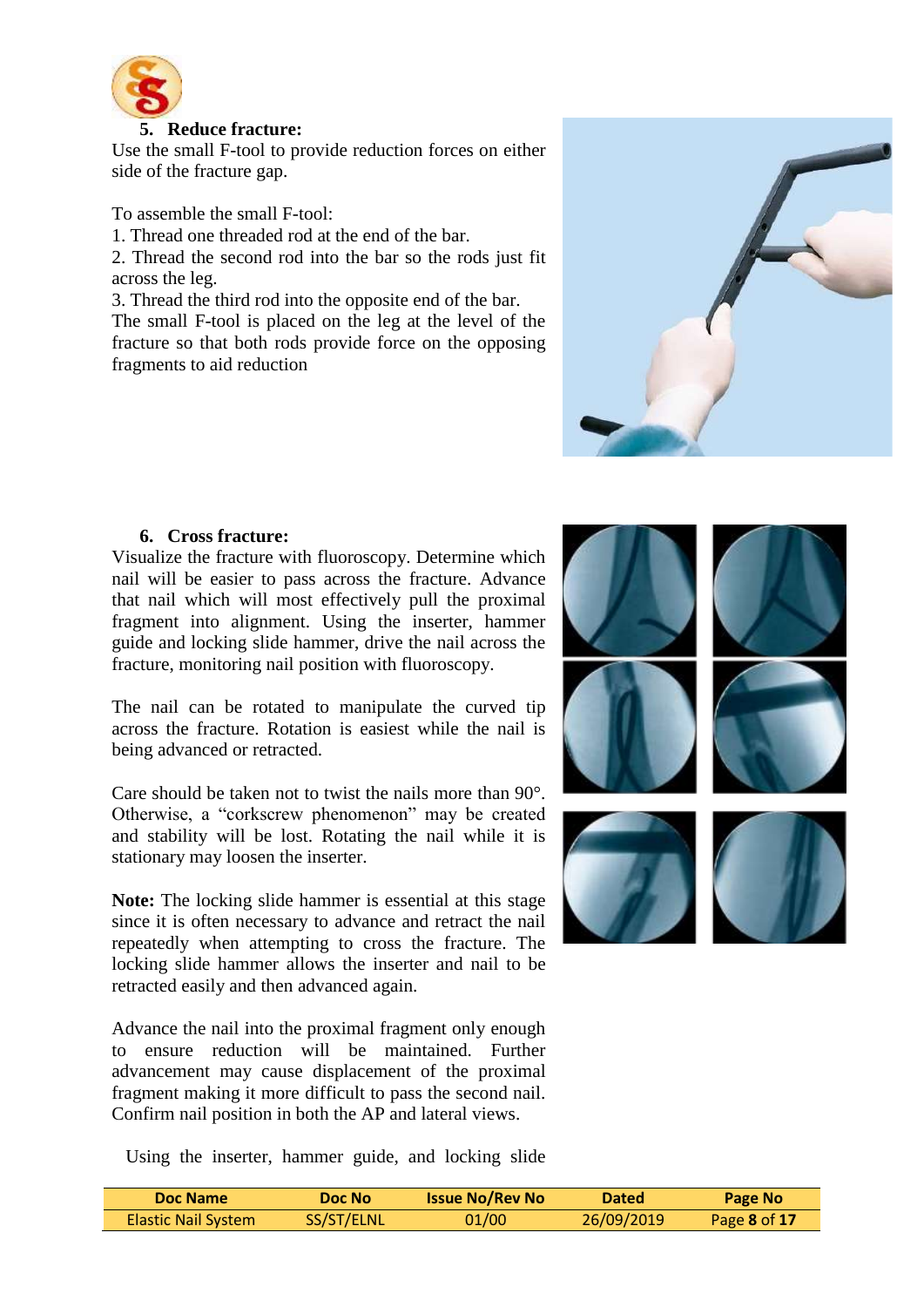

hammer, drive the second nail across the fracture and into the proximal fragment. Continue advancing this nail until it is just distal to the proximal physis. Advance the other nail to the same level. The two nails should diverge in opposite directions, both medial and lateral, for optimal rotational stability. If the fracture is distracted, release traction and impact the patient's heel.

#### **7. Cut nails to length:**

Before cutting the nails to length, verify the position of the nails in relation to the rotation of the leg. Once the nail is inserted to its final position, mark the nail with a pen or clamp at the planned cut-off point. The cut-off point should be

10 mm– 20 mm outside of the cortex (only 10 mm if using the end cap). Retract the nail far enough to access the cut-off point from outside of the incision (usually 25 mm– 50 mm).

The nail end can be bent away from the bone to deform it slightly (approximately  $10^{\circ} - 15^{\circ}$  of permanent deflection). This will allow the protruding nail end to sit slightly off of the cortex for easy removal while remaining low profile to help minimize soft tissue irritation.

#### **Precaution:**

The nail end must not be bent away from the cortex if using an elastic nail cap.

To use the cutter, rotate the cutting bolt to the fully open position. In the fully open position, the lettering "TOP" is aligned both on the cutting bolt and cutting sleeve.

Slide the nail through the appropriate opening on the cutting sleeve. The black ring on the cutting sleeve indicates the point at which the nail will be cut.

Place the handle on the cutting bolt. With a firm grip, move the handles toward each other, in one fluid motion, to cut the nail. The trimmed portion of the nail is captured within the cutter.

#### **Precaution:**

Excessively long nail ends result in pseudobursa formation and prevent free flexion of the knee. They can also perforate the skin and cause infections.



| Doc Name                   | Doc No     | <b>Issue No/Rev No</b> | <b>Dated</b> | Page No      |
|----------------------------|------------|------------------------|--------------|--------------|
| <b>Elastic Nail System</b> | SS/ST/ELNL | 01/00                  | 26/09/2019   | Page 9 of 17 |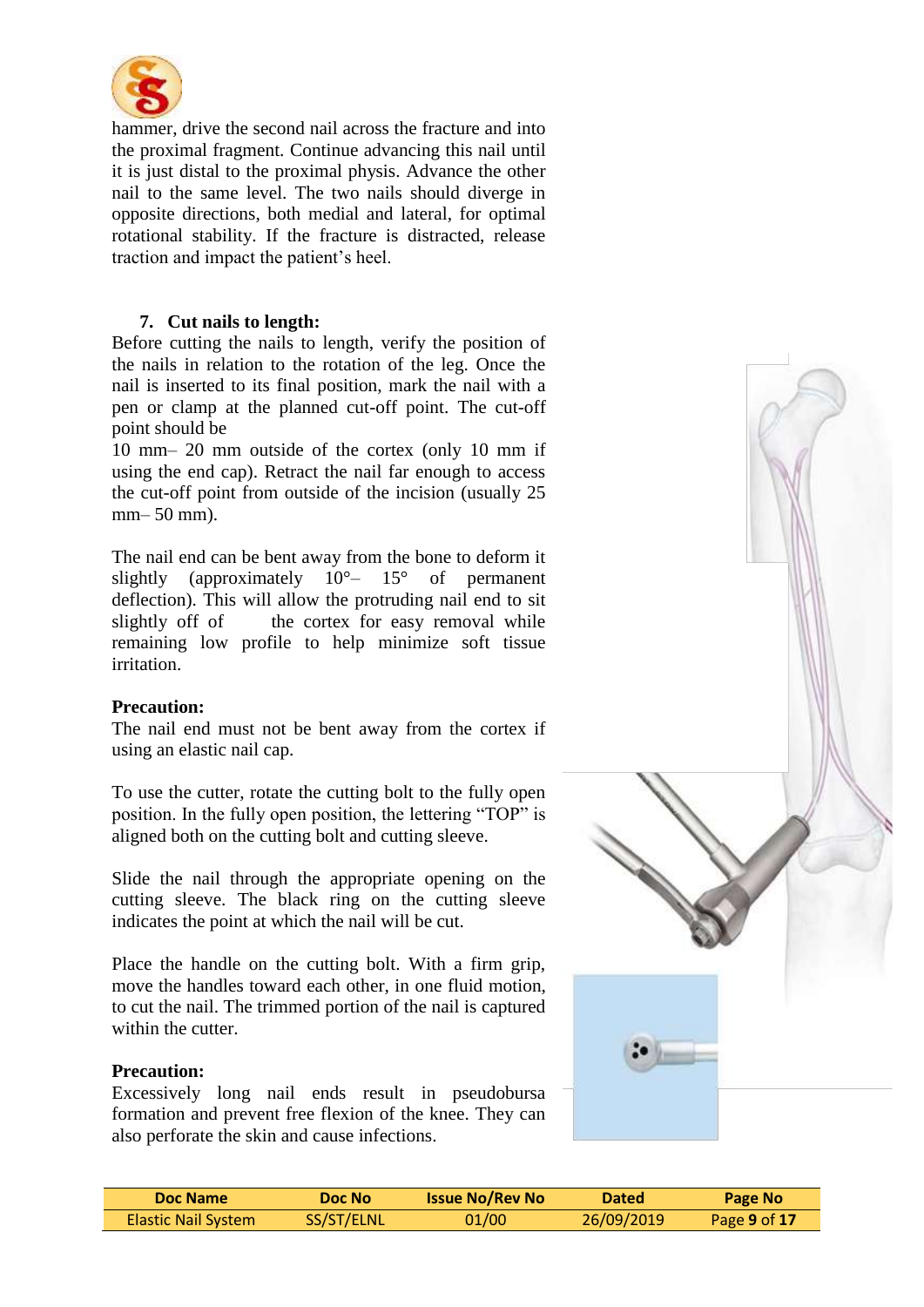

Reinsert the nail with either the standard tamp or the bevelled tamp and the flat side of the locking slide hammer. The standard tamp captures 2 mm of nail tip.

The bevelled tamp captures 6 mm of nail tip and will leave approximately 10 mm of nail protruding from the cortex when the tamp is driven flush to the periosteum. Keep the etched line aligned with the long axis of the bone to keep the bevelled surface in proper orientation. In order to prevent distraction of the fracture, a slight blow on the knee is recommended.

 Confirm final nail position and fracture reduction with fluoroscopy. In its final position, the end of the nail should protrude 10 mm– 20 mm outside the cortex at an angle approximately  $10^{\circ} - 15^{\circ}$  above the bone. If the nail has been over-inserted, use the locking pliers to grip and retract the nail.

#### **Note:**

If using the end cap for elastic nail  $3.0$ mm –  $4.0$ mm diameters, the nail should only protrude 10mm.

#### **8. Insert end cap:**

The end cap is inserted over the external portion of the elastic nail and threaded into the cortical bone in an oblique orientation. This is to prevent nail migration and soft tissue irritation. Use of the end cap also facilitates extraction of the nail.

Attach the end cap inserter to the nail inserter and tighten with the spanner wrench.

Connect an end cap to the end cap inserter by aligning the "D" flats.

Place the end cap over the elastic nail and thread it clockwise into the bone at the entry site. The threaded portion of the end cap directed toward the bone must be fully inserted.







| Doc Name            | Doc No     | <b>Issue No/Rev No</b> | <b>Dated</b> | Page No       |
|---------------------|------------|------------------------|--------------|---------------|
| Elastic Nail System | SS/ST/ELNL | 01/00                  | 26/09/2019   | Page 10 of 17 |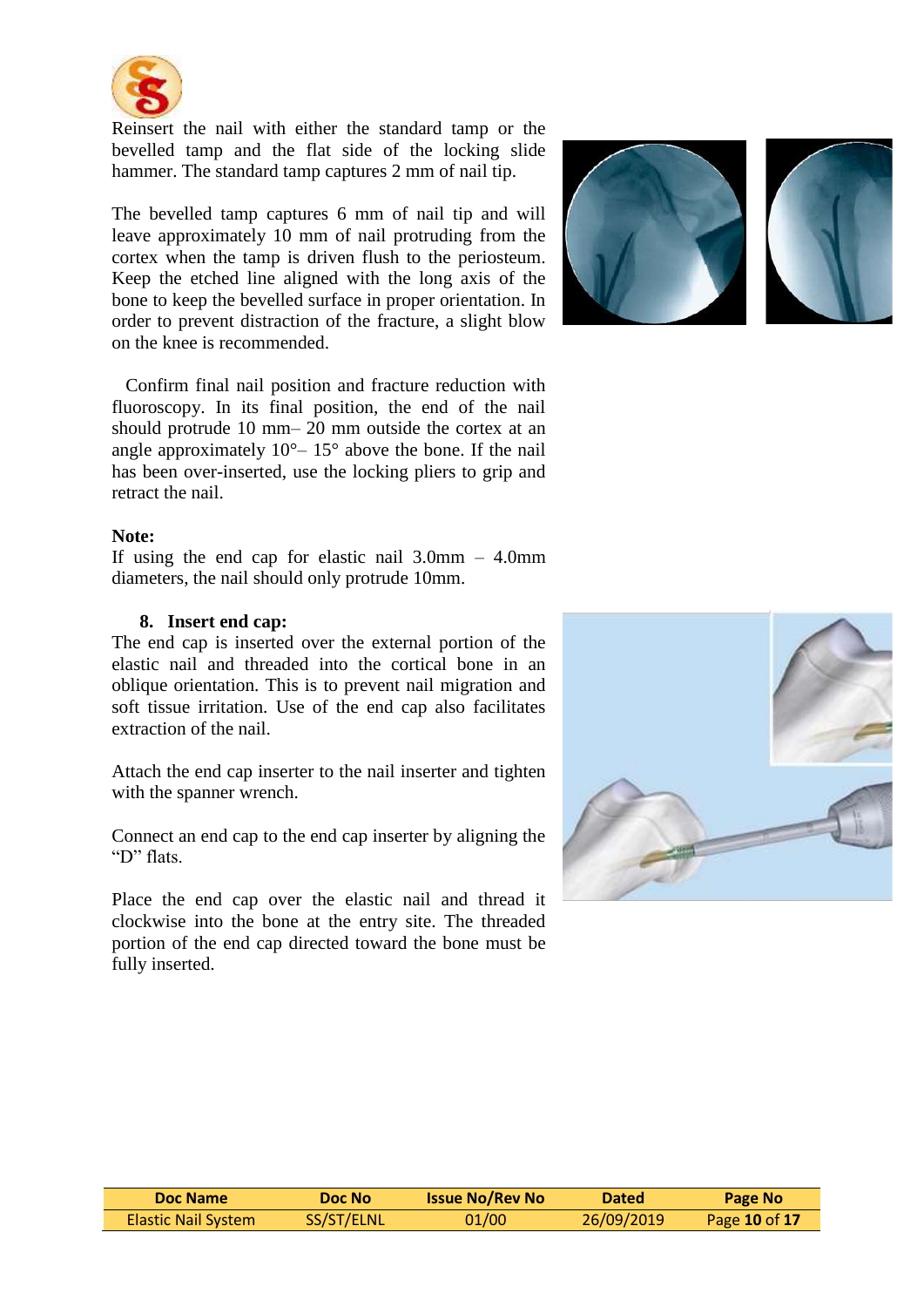

Tibial fractures in children typically require two nails inserted with an antegrade technique from medial and lateral entry points. The nail diameters are normally between 2.5mm and 4.0mm, depending upon patient anatomy. Position the patient supine on a standard or fracture table. Prep and drape the entire lower leg.

The entry points are a few centimetres distal to the physis at anterolateral and anteromedial locations, to minimize soft tissue irritation.

Before fully inserting the nails into the distal metaphysis, verify rotational and angular limb alignment. Alignment can be adjusted by rotating the nails or modifying their curvature. Once alignment is satisfactory, the nails can be achieve the best anchorage in the metaphysis. Before cutting the nails to length, release traction and impact the heel, if necessary.





Follow-up





| Doc Name                   | Doc No     | <b>Issue No/Rev No</b> | <b>Dated</b> | Page No       |
|----------------------------|------------|------------------------|--------------|---------------|
| <b>Elastic Nail System</b> | SS/ST/ELNL | 01/00                  | 26/09/2019   | Page 11 of 17 |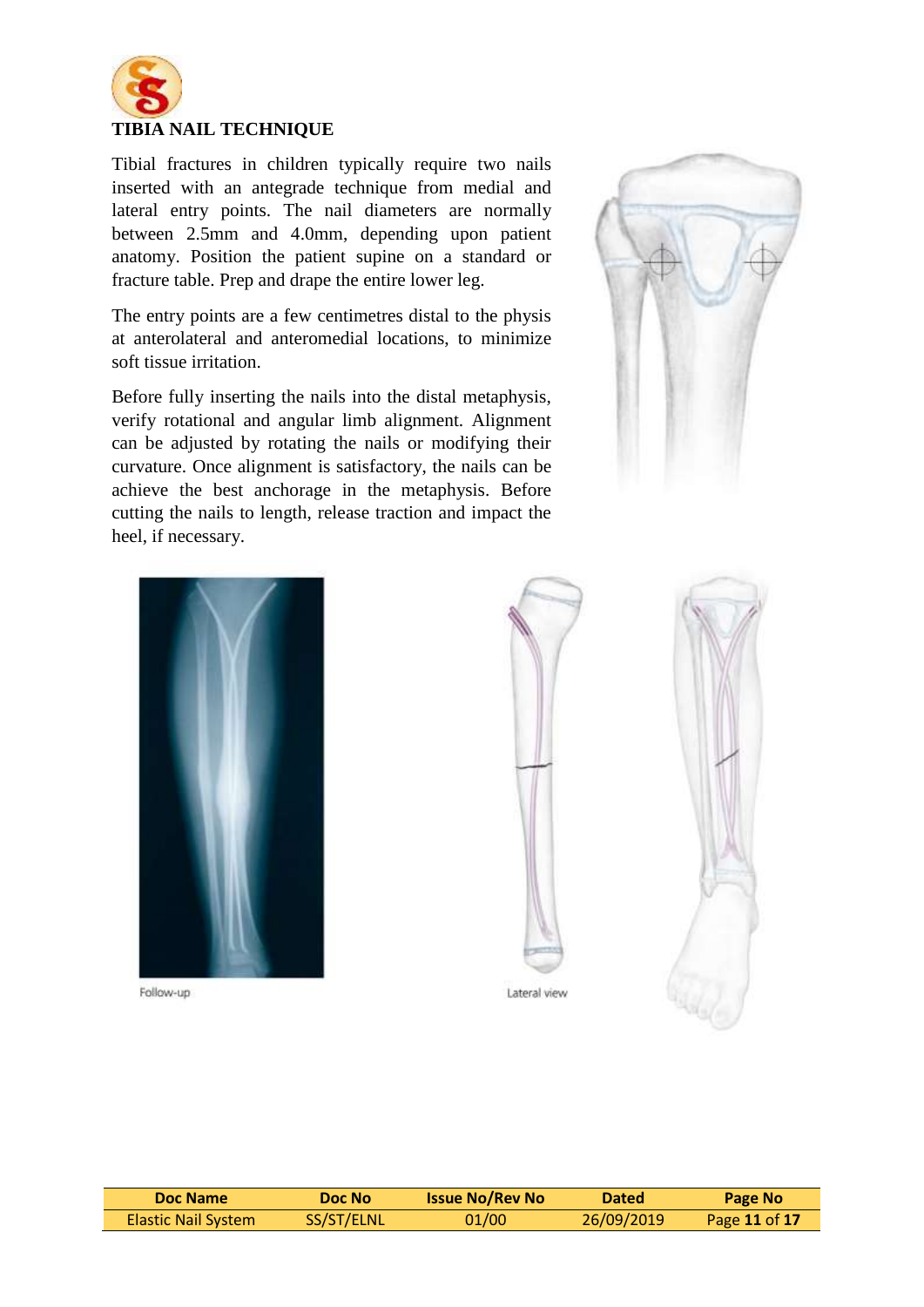

#### **HUMERAL NAIL TECHNIQUE**

Humeral fracture in both children and adults typically required two nails inserted with a retrograde technique from a posterior insertion site. The nail diameters are normally between 2.5mm and 3.5mm, depending upon patient anatomy.

The entry point for each nail is posterolateral off the lateral supracondylar ridge, one hole above the other, angled upwards.

Alternatively, two nails can be inserted with an antegrade technique. The entry point for antegrade technique is located on the lateral humerus , level with the attachment point of the deltoid muscle.

Position the patient supine without a tourniquet. The arm may be placed on a radiolucent arm table or suspended vertically in traction. Prep and drape the arm from elbow to shoulder.







Follow-up

#### **Precaution:**

Be aware of the position of the radial nerve in relation to the fracture.

| Doc Name            | Doc No     | <b>Issue No/Rev No</b> | <b>Dated</b> | Page No       |
|---------------------|------------|------------------------|--------------|---------------|
| Elastic Nail System | SS/ST/ELNL | 01/00                  | 26/09/2019   | Page 12 of 17 |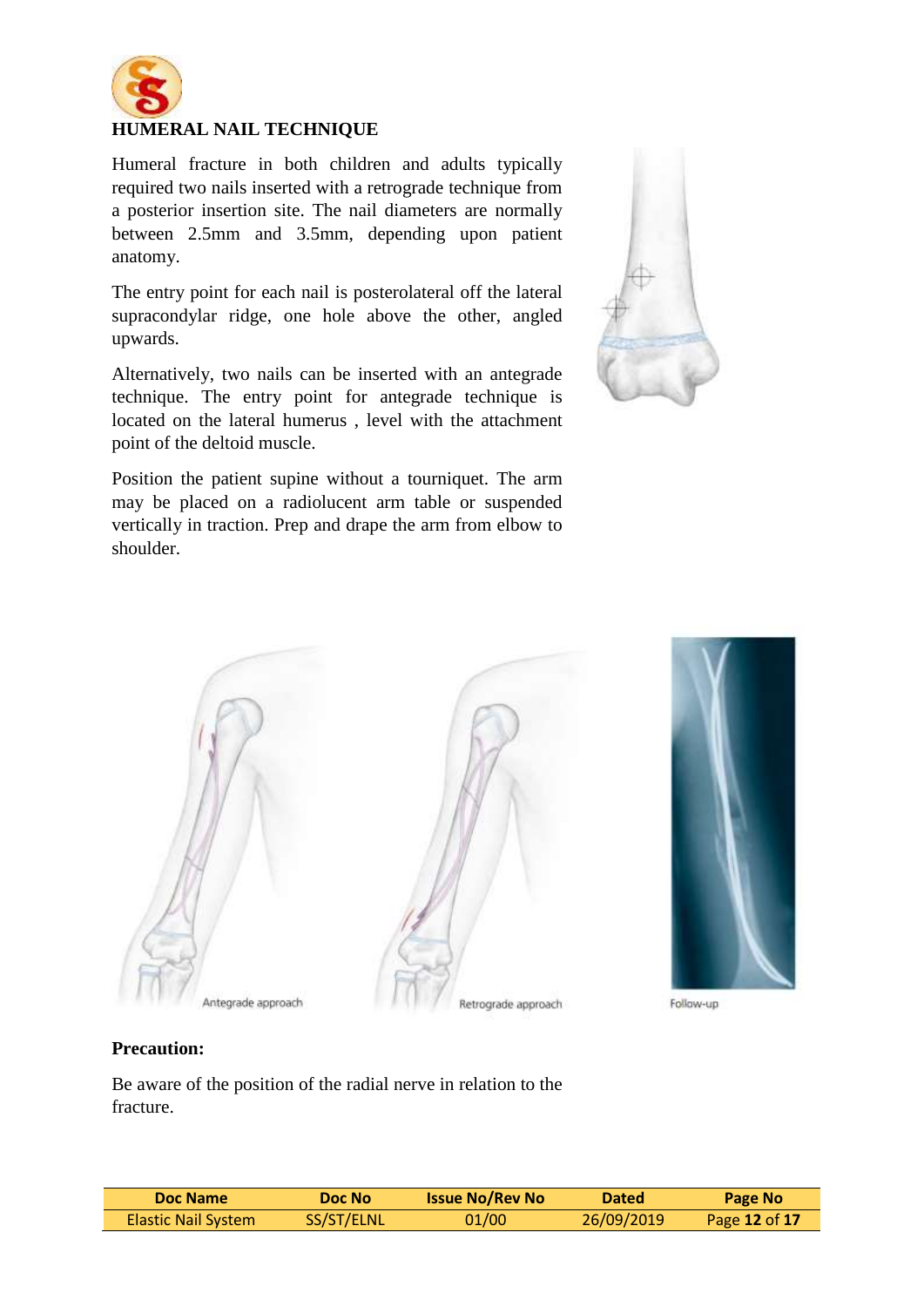

#### **FOREARM NAIL TECHNIQUE**

Forearm fractures typically require a single nail inserted in each bone. Nails may be used either antegrade or retrograde, depending on fracture location and surgeon preference. It is recommended that the nail be placed in the radius from a distal approach and the nail be placed in the ulna from a proximal approach. The nail diameter are normally between 2.0mm to 3.0mm, depending upon the patient anatomy.

In the forearm indications where hammering is not required for nail insertion, the lighter weight universal chuck with T-handle may be used in place of the inserter, for more delicate control.

Position the patient supine with the affected arm placed on a radiolucent arm table. The image intensifier is positioned perpendicular to the arm, entering from the foot of the table.

For diaphyseal fractures the entry point in the radius is either just proximal to the radius styloid or through lister's tubercle.

For radial head fractures the nail is inserted retrograde, allowing the nail tip to capture the proximal fragment. Using a percutaneous probe, partial reduction can be obtained. Reduction can be completed using rotation of the curved tip of the nail.

#### **Precautions:**

- Be aware of the extensor tendons and superficial radial nerve.
- Take care not to penetrate the contralateral cortex.
- The use of a hammer is not recommended since hammering may produce further fracture fragments.





Follow-up

The antegrade entry point in the ulna can be either at the posterior aspect of the olecranon or a lateral approach through the proximal metaphysis. The retrograde entry point in the ulna is through the distal metaphysis.

| Doc Name                   | Doc No     | <b>Issue No/Rev No</b> | <b>Dated</b> | Page No       |
|----------------------------|------------|------------------------|--------------|---------------|
| <b>Elastic Nail System</b> | SS/ST/ELNL | 01/00                  | 26/09/2019   | Page 13 of 17 |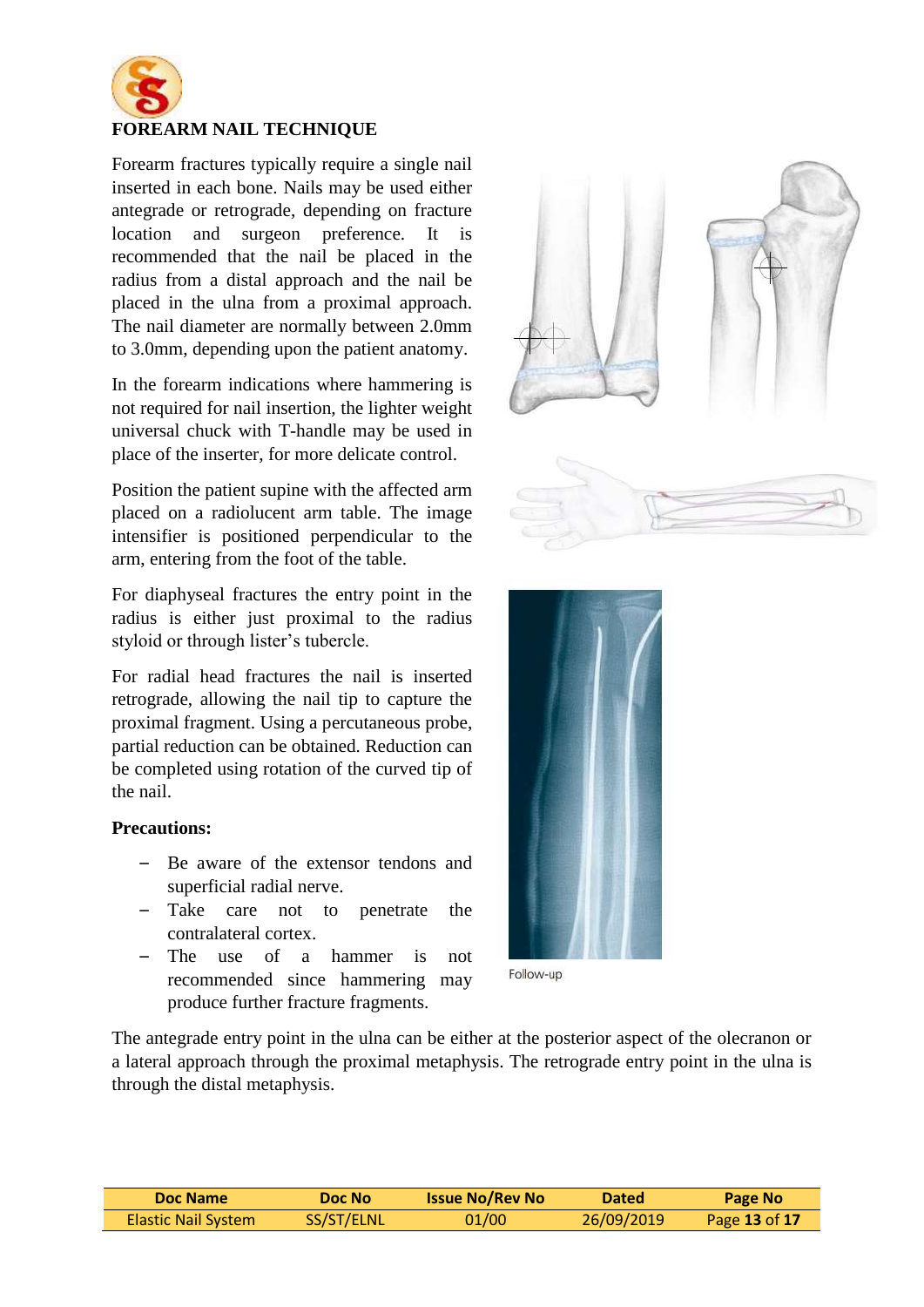

Palpate over the end cap, make an incision in the skin and bluntly dissect to expose the end cap. Fluoroscopy may be needed to find the end cap.

Attach the end cap inserter to the nail inserter and tighten with the spanner wrench. Remove possible bone overgrowth with the awl or a rasp and place the inserter over the end cap (light hammer blows may be necessary). Turn counter clockwise to remove the end cap.

#### **NAIL REMOVAL:**

For nail removal, the end cap must be removed.

#### **VARIATIONS ON THE FEMORAL TECHNIQUE FOR FOREARM INSERTIONS:**

#### **RADIAL INSERTION:**

**Skin Markingand Identification Of Insertion Site**: A skin mark is made at the physis. A second mark is made at the insertion point metaphyseal / diaphyseal junction. The position of each mark is confirmed by fluoroscopy directly overlying the radial border.

**Incision:** An incision is made connecting the two marks. Blunt dissection protects the soft tissues and the prominence of the distal radial metaphysis is visualized.

**Nail Insertion:** The nail should be inserted just proximal to the Radial Styloid and directed towards it. This will allow the bow of the nail to recreate the natural bow of the radius.

#### **ULNAR INSERTION:**

**Skin Marking and Identification Of Insertion Site**: A small stab wound is made over the olecranon and an entry hole is made through the olecranon cortex.

**Contour The Nail:**No nail contouring is necessary.

**Insert The Nail:**The nail is placed through the ulnar canal to the level of the fracture. The fracture is reduced, the nail inserted across the fracture site and brought to the distal ulna.

#### **CAUTION:**

**USED IMPLANTS:** Used implants which appear un-damaged may have internal and/or external defects. It is possible that individual stress analysis of each part fail to reveal the accumulated stress on the metals as a result of use within the body. This may lead ultimately to implant failure after certain point of time due to metal fatigue. Therefore reuses of implants are strictly not recommended.

**MRI Safety Information:**SamaySurgicals Pvt. Ltd. implants are manufactured from Titanium Gr.2, SS316L, SS316LVM material and both are non-magnetic material, hence it

| Doc Name            | Doc No     | <b>Issue No/Rev No</b> | <b>Dated</b> | Page No           |
|---------------------|------------|------------------------|--------------|-------------------|
| Elastic Nail System | SS/ST/ELNL | 01/00                  | 26/09/2019   | Page $14$ of $17$ |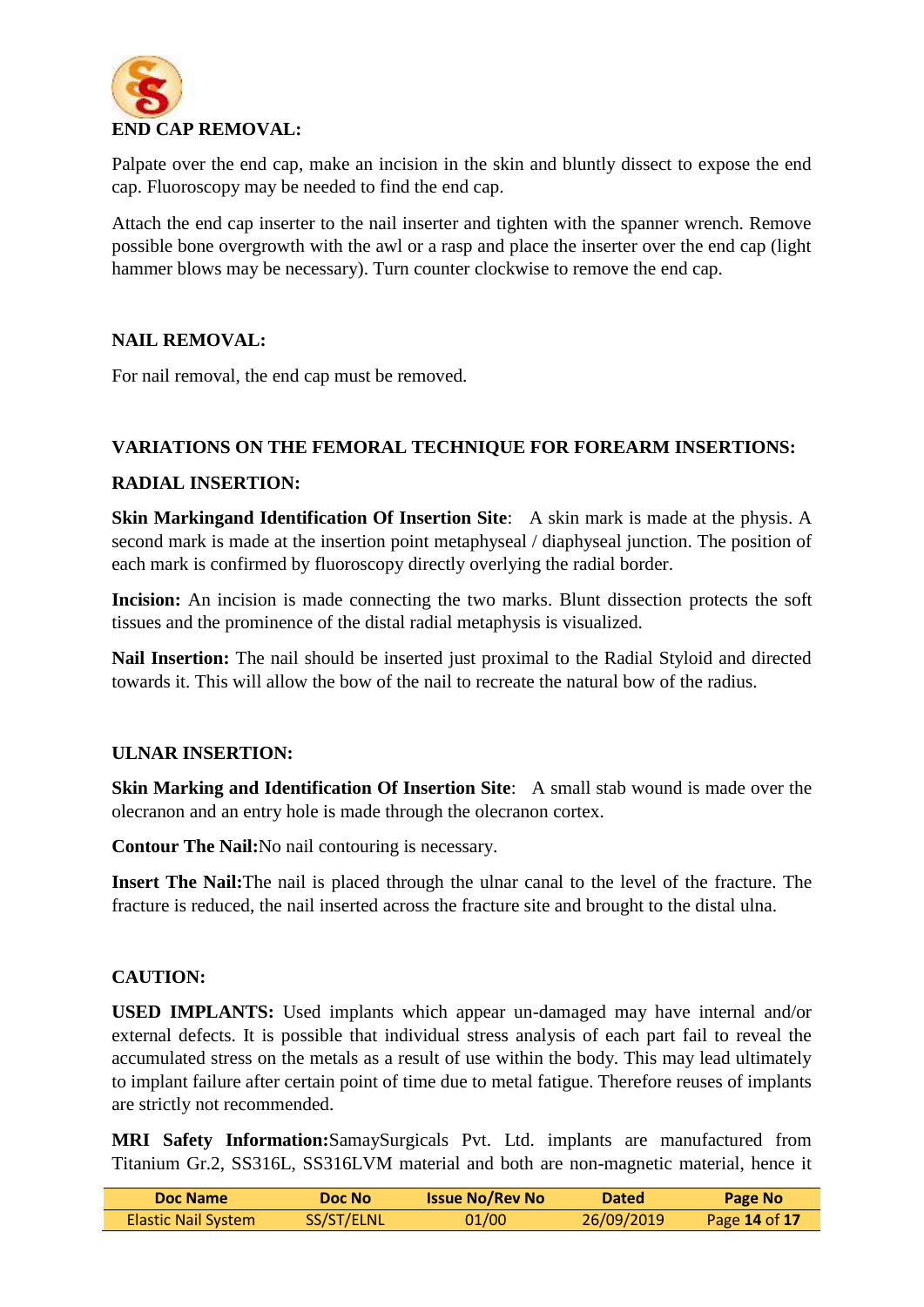

do not pose any safety risk. Patients should be directed to seek a medical opinion before entering potentially adverse environments that could affect the performance of the implants, such as electromagnetic or magnetic field or including a magnetic resonance environment. - Doctor shall conduct a Risk Benefit Analysis before directing the patient to enter electromagnetic or magnetic fields or including a magnetic resonance environment.

SamaySurgicals Pvt. Ltd. implants has not been evaluated for safety and compatibility in the MR environment but on the basis of literature study below mentioned points can be taken care during MRI The minimum recommended time after the implantation that allows patients to safely undergo MRI examination or allowing the patient or an individual to enter the MRI environment is 6 (six) weeks. The maximum recommended time limit for MRI examination in patients implanted with the evaluated device is 30 min with a scanner operating at 1.5T (Tesla) or less.

**DISPOSAL OF USED IMPLANTS**: Every used or removed implant must be discarded after use and must never be re- used. It should be bent or scratched  $\&$  then disposed of properly so that it becomes unfit for reuse. While disposing it off, it should be ensured that the discarded implant does not pose any threat to children, stray animals and environment. Dispose of the implants as per applicable medical practices and local, state and country specific regulatory requirement of Bio Medical Waste rules.

**PACKAGING MATERIAL DISPOSAL**: The packaging material of this device is made of LDPE and therefore if swallowed, may cause choking Hazards. Therefore, it should be disposed of in such ways that keep out of reach of children and stray animals.

| Doc Name            | Doc No     | <b>Issue No/Rev No</b> | <b>Dated</b> | Page No       |
|---------------------|------------|------------------------|--------------|---------------|
| Elastic Nail System | SS/ST/ELNL | 01/00                  | 26/09/2019   | Page 15 of 17 |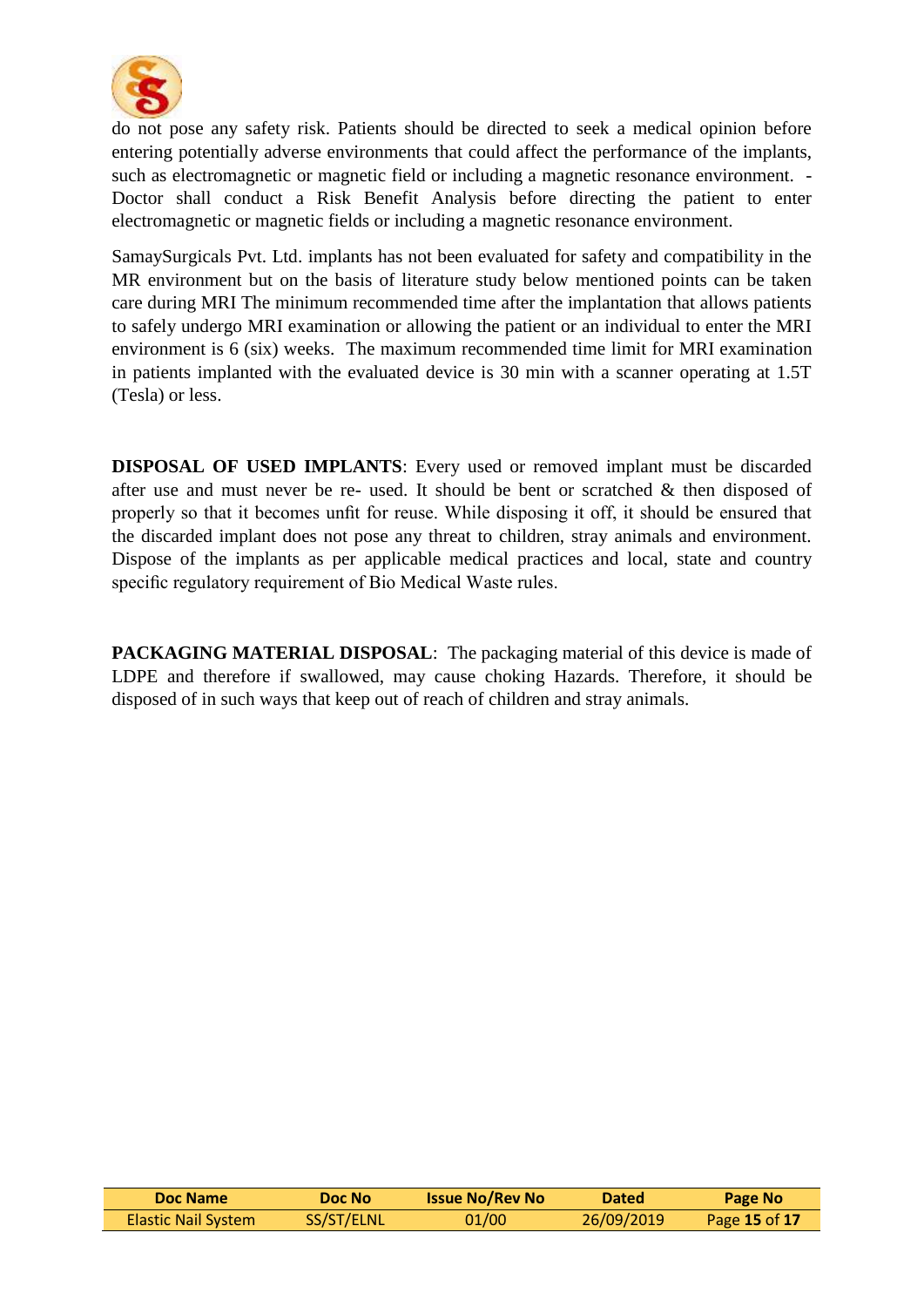



### **Elastic Nail**

| Code No.<br>S.S. 316L | Code No.<br><b>Titanium</b> | <b>Dia</b>        | <b>Length</b> |
|-----------------------|-----------------------------|-------------------|---------------|
| SS 223-325            | TT 223-325                  | 2.5 <sub>mm</sub> | 44cm          |
| SS 223-330            | TT 223-330                  | 3.0 <sub>mm</sub> | 44cm          |
| SS 223-335            | TT 223-335                  | 3.5 <sub>mm</sub> | 44cm          |
| SS 223-340            | TT 223-340                  | 4.0mm             | 44cm          |
| SS 223-345            | TT 223-345                  | 4.5mm             | 44cm          |
| SS 223-350            | TT 223-350                  | 5.0mm             | 44cm          |

| Doc Name                   | Doc No     | <b>Issue No/Rev No</b> | <b>Dated</b> | Page No       |
|----------------------------|------------|------------------------|--------------|---------------|
| <b>Elastic Nail System</b> | SS/ST/ELNL | 01/00                  | 26/09/2019   | Page 16 of 17 |